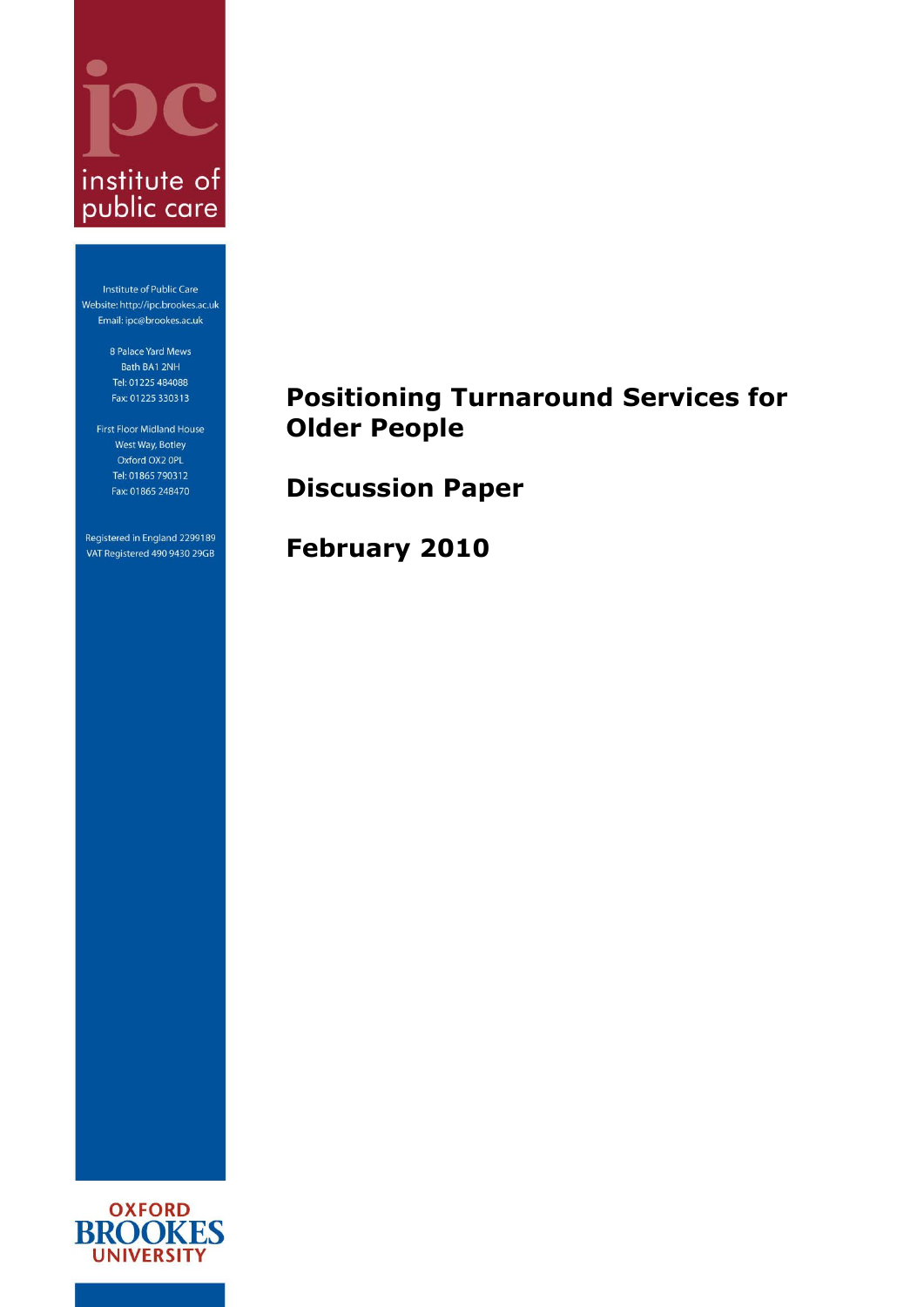# **Positioning Turnaround**

# **1 Introduction**

- 1.1 Demand for health and social care in older old age is primarily driven by morbidity prior to death. The longer the period of morbidity, and/or the larger the population, then the greater the level of demand. It is likely that this trend will continue given that advances in medicine help to keep more older people alive but with more disabling conditions.
- 1.2 In the next fifteen years shire counties will face a significant rise in the population aged over 80. When combined with the need to restrict public expenditure, this is likely to mean huge challenges to the spend on older people. Consequently, it is imperative that authorities try to limit the need for high cost provision such as residential care and intensive home care support.
- 1.3 There are already a number of initiatives in place designed to maintain people within the community such as; intermediate care, the development of re enablement, extra care housing, improvements in stroke care and continence services and a greater focus on dementia.
- 1.4 However, provision of services tends to be reactive, ie, who comes through 'the front door' is who gets considered for a service. Such an approach may mean that resources are not necessarily spent on those in greatest need or those where there is the best chance of reducing potential demand or high intensity, high cost provision.
- 1.5 Existing forms of performance measurement concentrate on outputs and processes, ie, number of procedures, bed days, etc, not on who recovers or how effectively future demand is reduced.
- 1.6 Health, social care and housing are not mutually exclusive. The more older people are admitted to acute care the greater the likelihood of an increase in demand for care home admissions. Failure by social care to maintain more people within the community may well increase health care spending. The absence of suitable accommodation into which health and care services can be delivered certainly hampers the preventative aspirations of both organisations. Therefore, there is a clear need for a co-ordinated approach to prevention and early intervention and also a case for predictive modelling of those who are most likely to need hospital admissions and/or a care home admission.
- 1.7 The approach suggested here is one that can identify target populations with the characteristics likely to drive towards high levels of intervention, using proven methodologies to promote the fullest possible recovery in a way that is most acceptable to service users/ patients.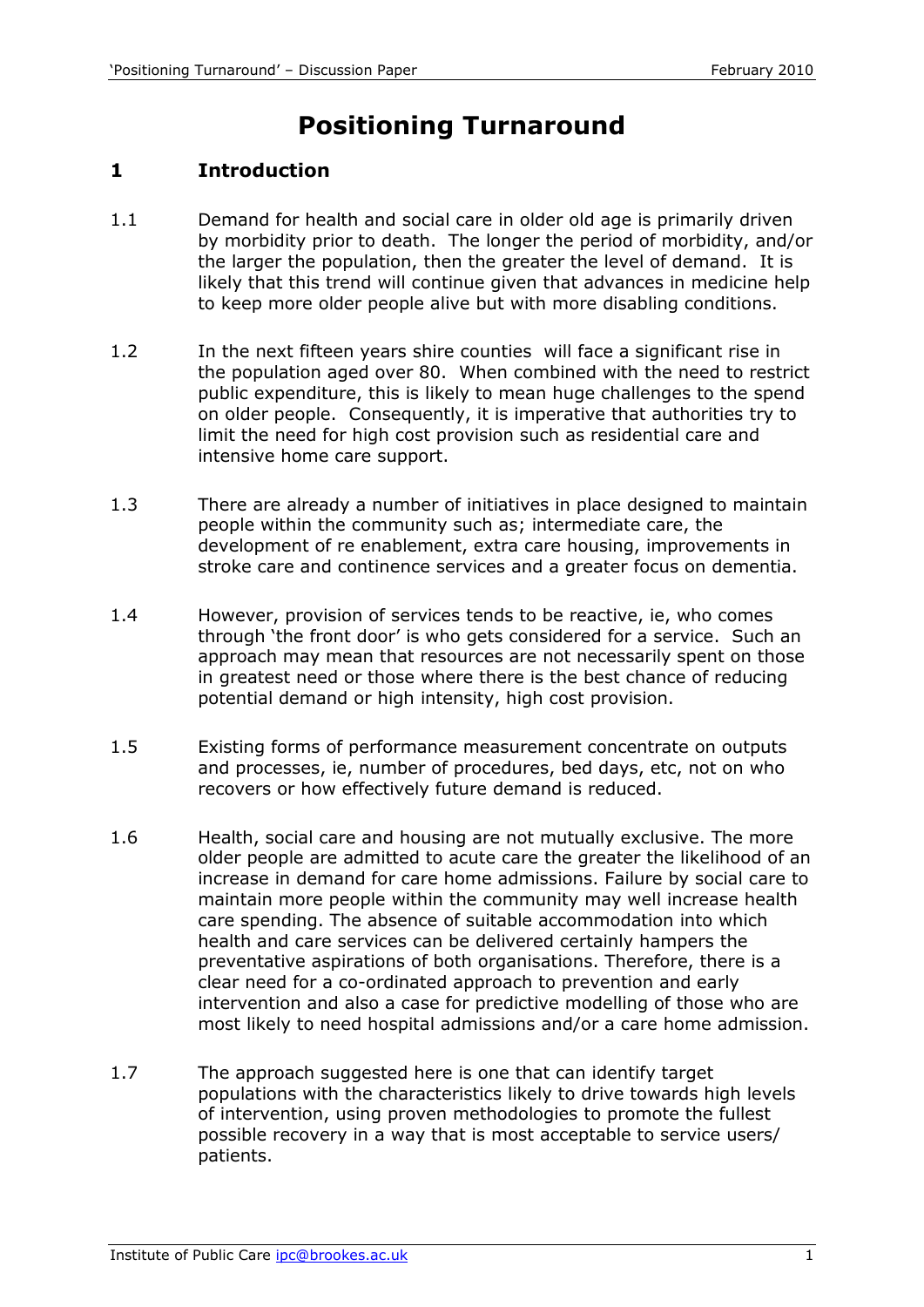# **2 The research**

### **Demand**

- 2.1 In 2008 /09 The Institute of Public Care (IPC) together with a southern England County engaged in a programme of background research exploring how preventative provision may best be targeted. The research involved a quantitative analysis of files and a set of interviews of those admitted to care homes. In total there were 115 cases examined via the file audit and 21 interviews conducted with older people who had been admitted to a care home.
- 2.2 Some of the key characteristics surrounding admissions to care were also subject to literature reviews. These looked at two things. Testing whether there was wider evidence of a link between the characteristics identified in the research and care home admissions/ repeat hospital admissions, and whether there were proven approaches that could lessen the likelihood of these outcomes.
- 2.3 Key characteristics identified amongst care home populations were the proportion of older women (71%), who live alone (64%), aged 85 and over (58%), with difficulty in walking (56%), urinary incontinence (45%), bowel incontinence (34%), dementia (40%), experiencing a fall in the last 12 months (41%) and admitted from hospital (61%).
- 2.4 In many cases deteriorating health and well-being had begun with a stroke or bereavement of a partner. In those cases, where the older person did not have dementia, falls and incontinence or Urinary Tract Infections were recurring themes. Stroke looked to be less common from the file audit although the interviews revealed it as an unrecorded factor which had often occurred earlier along some people's care pathway.
- 2.5 Although not evident from the file audit, the impression gained from the number of people living alone was that social isolation and depression were underlying conditions influencing progression along the pathway to care.
- 2.6 Inappropriate or inaccessible housing was an issue for more than one quarter of older people admitted to a care home.
- 2.7 All three of the people with dementia covered by the interviews were living alone, but all were receiving support from non-resident family members. Carers' stress was exacerbated by lack of information and appropriate support.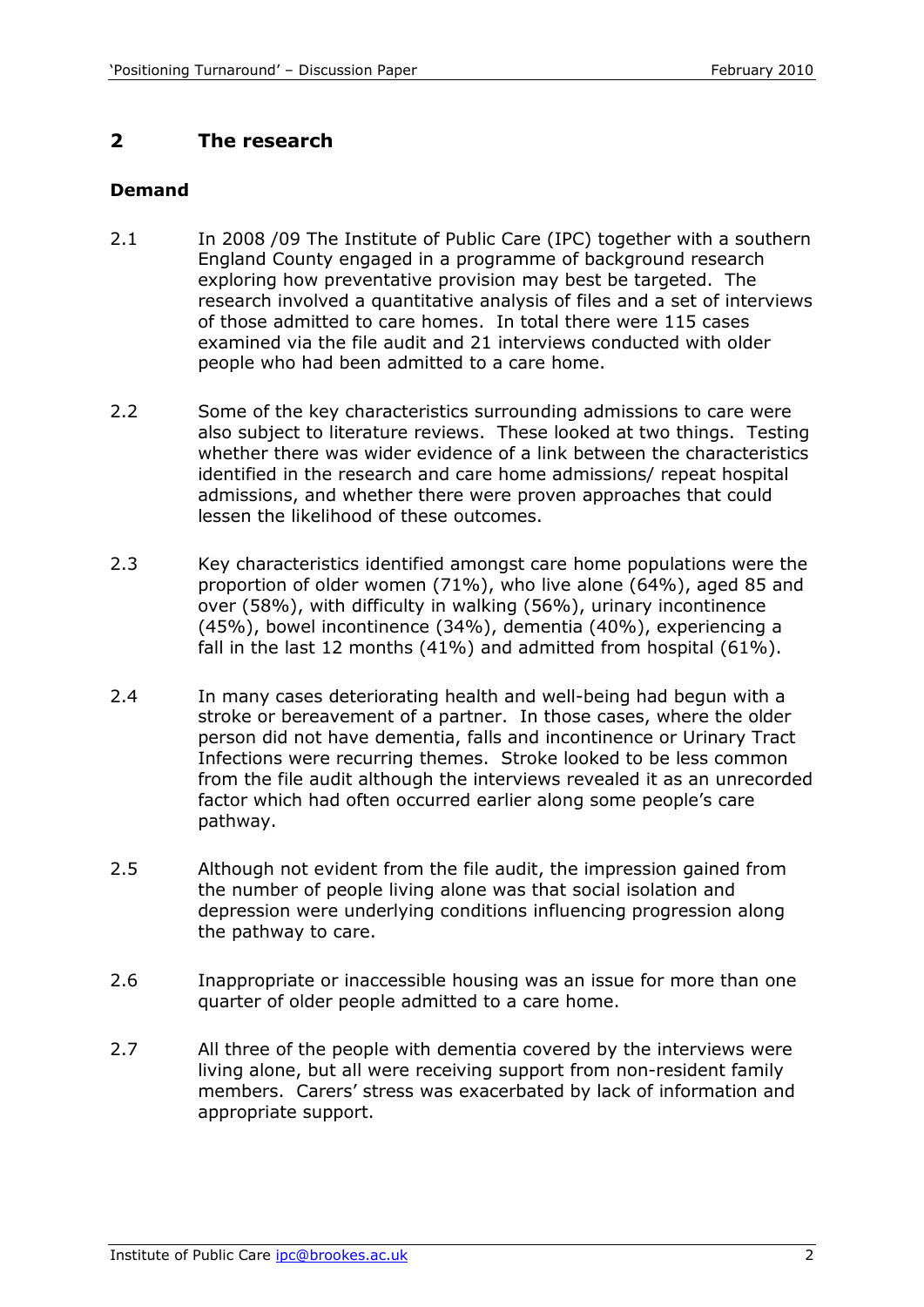#### **Supply**

- 2.8 All the older people had followed fairly complex pathways into care. 84% of those admitted to care homes in 2008-2009 were already known to social care and receiving a service. However, 50% were not getting an intensive care package. These trends were confirmed by the interviews.
- 2.9 A high proportion of admissions were from hospital. This may reflect the greater frailty of people going into care homes, or may reflect discharge practices, or some other factor in operation. For example, 73% of people living alone were admitted from hospital compared with 46% of those living with others.
- 2.10 The transfer of care from hospital is a concern where people are discharged with medical issues that affect their health and well-being, such as incontinence, that were already present or that developed during the admission, and were unresolved.
- 2.11 There was a surprisingly limited take-up of intermediate care and telecare recorded in the social care files. Although the falls service was mentioned by some interviewees, there was no mention of the continence service.
- 2.12 Limited mobility indicates that re-ablement and intensive work to support mobilisation may also help to reduce or delay admission to care homes in Borchester.
- 2.13 Delays in receiving a service, the shortness of some visits and consistency in who provided care were all negative factors listed by service users.
- 2.14 In the two areas from which the samples were drawn (one urban and one very rural) there were variations in practice suggesting both differences in the application of eligibility criteria, the services available and differences in the economic wealth of the populations.

#### **Abstracts from the literature reviews**

2.15 **Falls:** Half of all older people who have had one fall will go on to have further falls.Around half of A&E and MIU don't routinely screen people who have had a fall for risk of future falls. Less than half are screened for osteoporosis risk. Only 31% of hospitals and PCTs provide a proper risk reduction programme. Only 35% of patients provide a written agreed intervention plan to patients. 50% of trusts do not provide training to care homes on referral to falls service<sup>1</sup>.

 $\overline{a}$ 

 $1$  Royal College of Physicians report on Falls March 2009.

Institute of Public Care ipc@brookes.ac.uk 3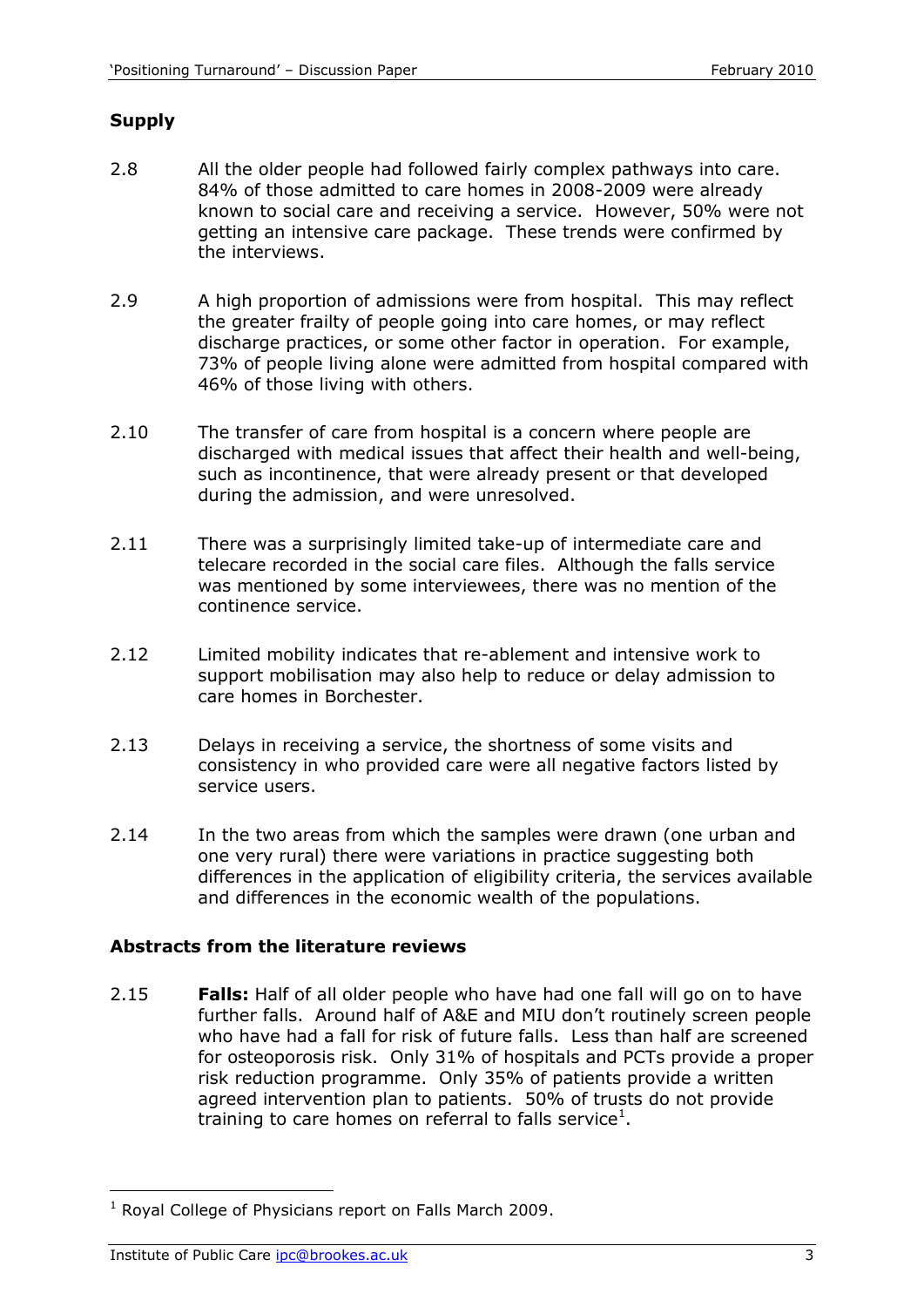- 2.16 **Continence:** In the Royal College of Physicians review, just over half of hospital sites and care homes, and only a third of mental health sites, offer structured training in continence care. Whilst the majority of sites have access to continence services, truly integrated services are few. Documentation of continence assessment and management for older people is described as *"wholly inadequate",* even after a specialist assessment and especially in secondary care where twothirds have no cause documented. Where a continence problem is identified, assessment or management of that problem is still not guaranteed. Management regimes for older people demonstrate the predominance of containment using pads and catheters. The pressure to control costs is demonstrated by the frequent rationing of supplies in three-quarters of primary care settings and care homes.<sup>2</sup>.
- 2.17 **Stroke:** Fewer than 40% of trusts have achieved the minimum standard on stroke care. Even the best region in England delivers the standard in only half of its trusts and in the worst, the East of England, only 29% of trusts achieve the required standard. There is very little research to show the relationship between severity of stroke, quality and quantity of rehabilitative effort and outcome<sup>3</sup>. Yet once a person has an acute stroke, the risk of having another within the next five years is between 30 – 40%. It is noticeable that The National Clinical Guidelines include more than 400 recommendations, but only 16 cover the care given to patients more than six months after the stroke. There is a strong suggestion that care and support should be substituted for rehabilitation and re-enablement when a patient returns home.
- 2.18 **Dementia and Carers:** As the National Dementia Strategy<sup>4</sup> reported: *"People currently wait up to three years before reporting symptoms of dementia to their doctor. Seventy per cent of carers report being unaware of the symptoms of dementia before diagnosis, whilst 64% of carers report being in denial about their relative having the illness and just over half believe the symptoms to be just part of ageing. Only 31% of GPs believe they have received sufficient basic and postqualification training to diagnose and manage dementia, a decrease since the same question was asked in for the Forget Me Not report*  eight years ago". A recent Alzheimer's Society report<sup>5</sup> identified that in hospitals the quality of physical care suffers because of a person's dementia, that staff feel ill-equipped to manage the condition and that there is an excessive use of anti-psychotic drugs in order to manage patients. A number of studies<sup>6</sup> have shown that carer capacity and skills to care have a strong influence on the likelihood of someone being admitted to a care home and whether that admission is early.

<sup>-</sup><sup>2</sup> Royal College of Physicians Report on Continence Care 2006

<sup>&</sup>lt;sup>3</sup> Progress in Improving Stroke Care, National Audit Office, Feb 2010

<sup>&</sup>lt;sup>4</sup> Living well with dementia: A National Dementia Strategy Department of Health 2009

 $5$  Counting the cost – Caring for people with dementia on hospital wards, Alzheimer's Society 2009

<sup>&</sup>lt;sup>6</sup> Luppa, M., Luck, T., Brahler, E., Konig, H., Riedel-Heller, S.G., (2008), Prediction of Institutionalisation in Dementia. Dementia and Geriatric Cognitive Disorders 2008: 26:65-78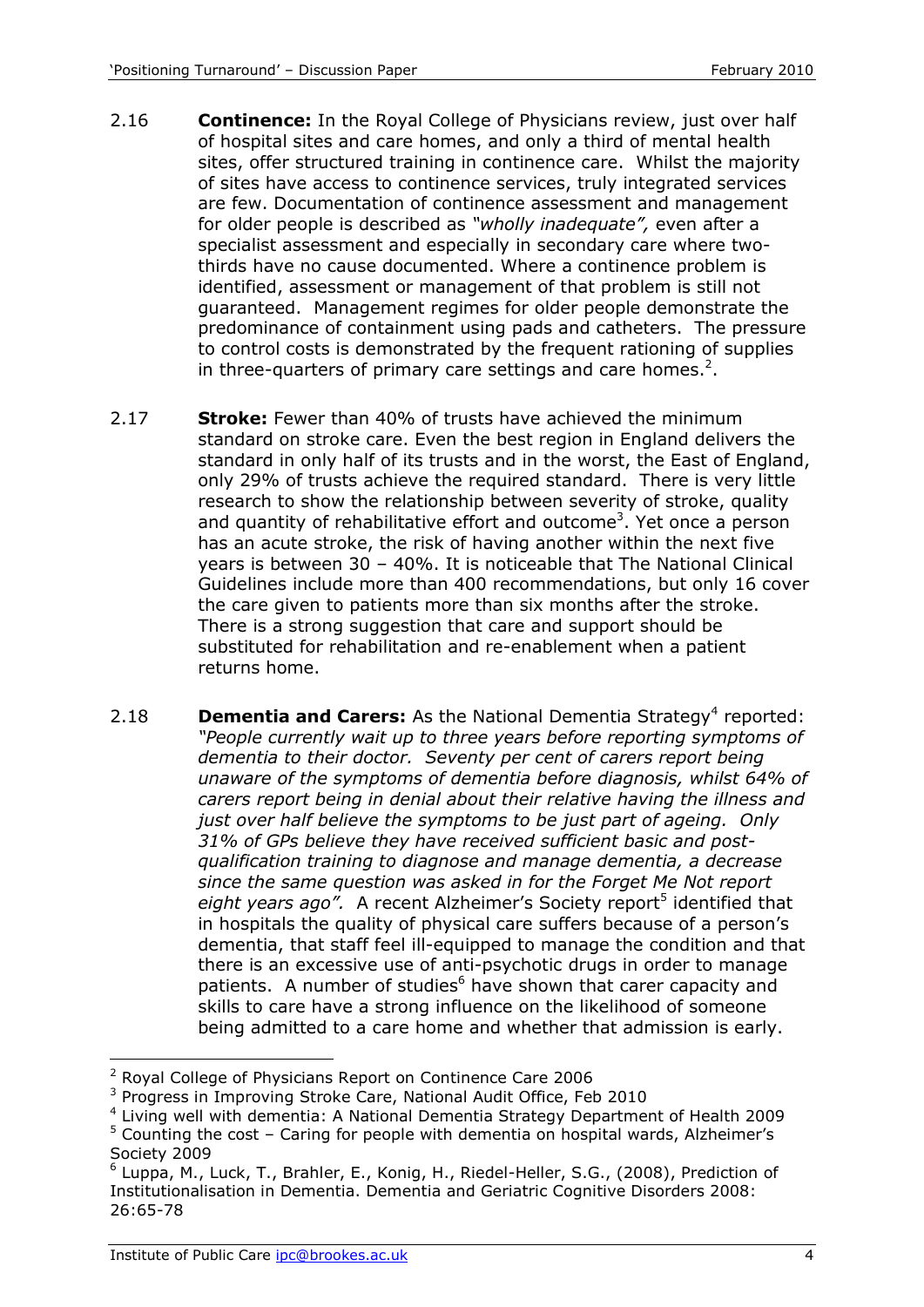Gaugler argues there is a need to *"refine targeting when administering*  interventions early in the dementia care giving process"<sup>7</sup>.

# **3 Conclusions**

- 3.1 People who come into care homes are not strangers to care or health services. Therefore, in identifying target populations it may not be necessary to go too far back in people's care and health histories. It also suggests that current interventions do not pick up people with a higher likelihood of future problems or if they do the interventions given are not sufficient to prevent continued deterioration. Clearly, the literature reviews suggest that in terms of preventing hospital admission and/or admission to a care home then health or social care are unlikely to achieve those goals working alone.
- 3.2 In the areas of health care identified above the reviews detailed a track record of poor performance, although in the case of falls, the county actually lies above the national average. Yet it is important to note that in many of the studies cited they are only referring to a minimum standard of intervention and that what constitutes success is still very process-driven. Even if these targets were a 100% met they may still not ensure that people's full rehabilitative potential is achieved.
- 3.3 The characteristics are not predictors of needing care, although in combination with the literature reviews it seems clear they have a strong influence on demand for high intensity services. In addition many people who came to a care home appeared to have more than one of the characteristics. This suggests that interventions need to step outside the 'straight jacket' of single conditions needing a single service response. It may be that it is in the complex relationships between different health conditions and between these and social factors that the real drivers towards admissions may be found.
- 3.4 There is a need to focus on the impact of the hospital experience on admission. It may be some people are coming to hospitals who need not be there, eg, referred for assessment or observation, but that the discharge process may mean people are discharged before they are ready to return home, or that older people come under pressure to accept a care home admission.
- 3.5 Although not fully evidenced, the suggestion from the interviews is that people's route to care is not a steady deterioration but more a series of downward steps, each of which represents a significant incident. This may start with a stroke or death of a partner, followed by a fall or incontinence, with the person becoming more socially isolated after each key event.

-

 $<sup>7</sup>$  Gaugler, J., (2005), The effects of duration of caregiving on institutionalisation. The</sup> Gerontologist. Vol. 45, Iss. 1; pg. 78-89

Institute of Public Care ipc@brookes.ac.uk 5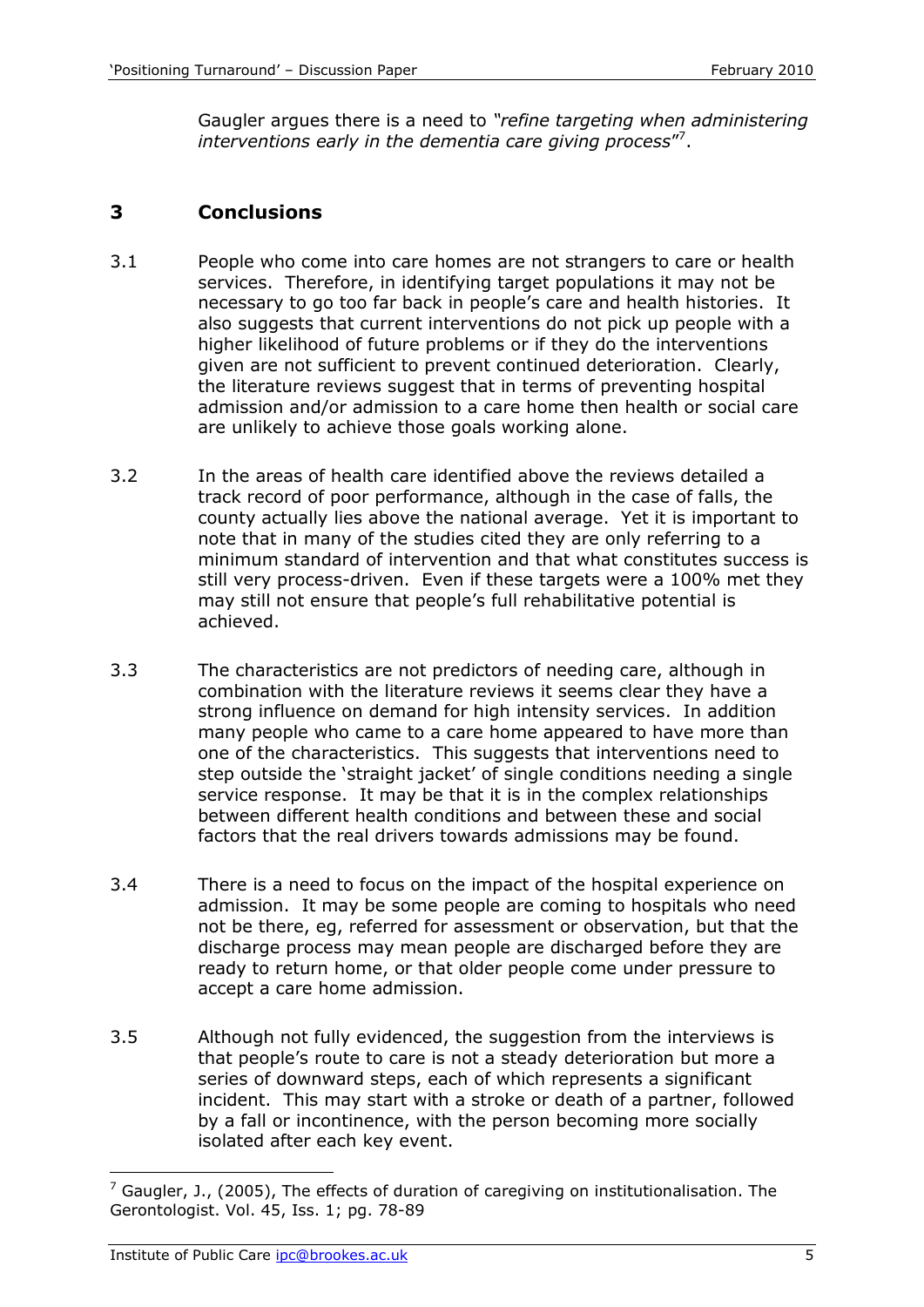## **4 Targeting provision**

- 4.1 The hypothesis the work so far leads to, is that if repeat hospital and care home admissions are to be prevented then there is a need to identify and target populations who possess characteristics which are likely to drive those admissions.
- 4.2 Such an approach would need to be based on the premise that (a) the populations can be identified and distinguished from other populations of older people, that (b) there are methodologies available that can change the pathway which people are following and (c) that people will be amenable to following or undertaking the proposed interventions.
- 4.3 There remain a number of unanswered questions and issues:
	- There may be a range of characteristics present amongst the population admitted to a care home, but are some characteristics more predictive than others, either on their own or in combination with other characteristics?
	- In targeting populations the approach may pick up people who, if  $\bullet$ they did have a care home admission, would have been self funders rather than those funded by social care. This would be acceptable under universal provision of health services but may not be justifiable under a means tested social care model.
	- It is anticipated the majority of those who would benefit from the approach at the time of contact would fall below eligibility criteria.
	- As the interviews demonstrated the pathway to care may be quite  $\bullet$ long. Therefore, there may need to be an elongated timescale between 'turnaround' occurring and a measurable result. Alternatively there may be other benefits to health and well being that occur which should be both measured and valued. Being able to assess cost-benefits may be important in judging the value of the approach.
	- The evidence base on successful interventions is varied and in places 'thin'. For example falls interventions that occur over a longer time period or at a greater intensity may be more successful than the same interventions at a lesser level of intensity. There will be a need for close monitoring of cause and effect.
	- As in a number of the POPPS pilots it may be social care expenditure and effort that delivers a health care 'result' or vice versa.
	- It may not prove possible to work in the interdisciplinary way suggested due to professional barriers or to find a provider that is prepared to take on the degree of risk that this work suggests.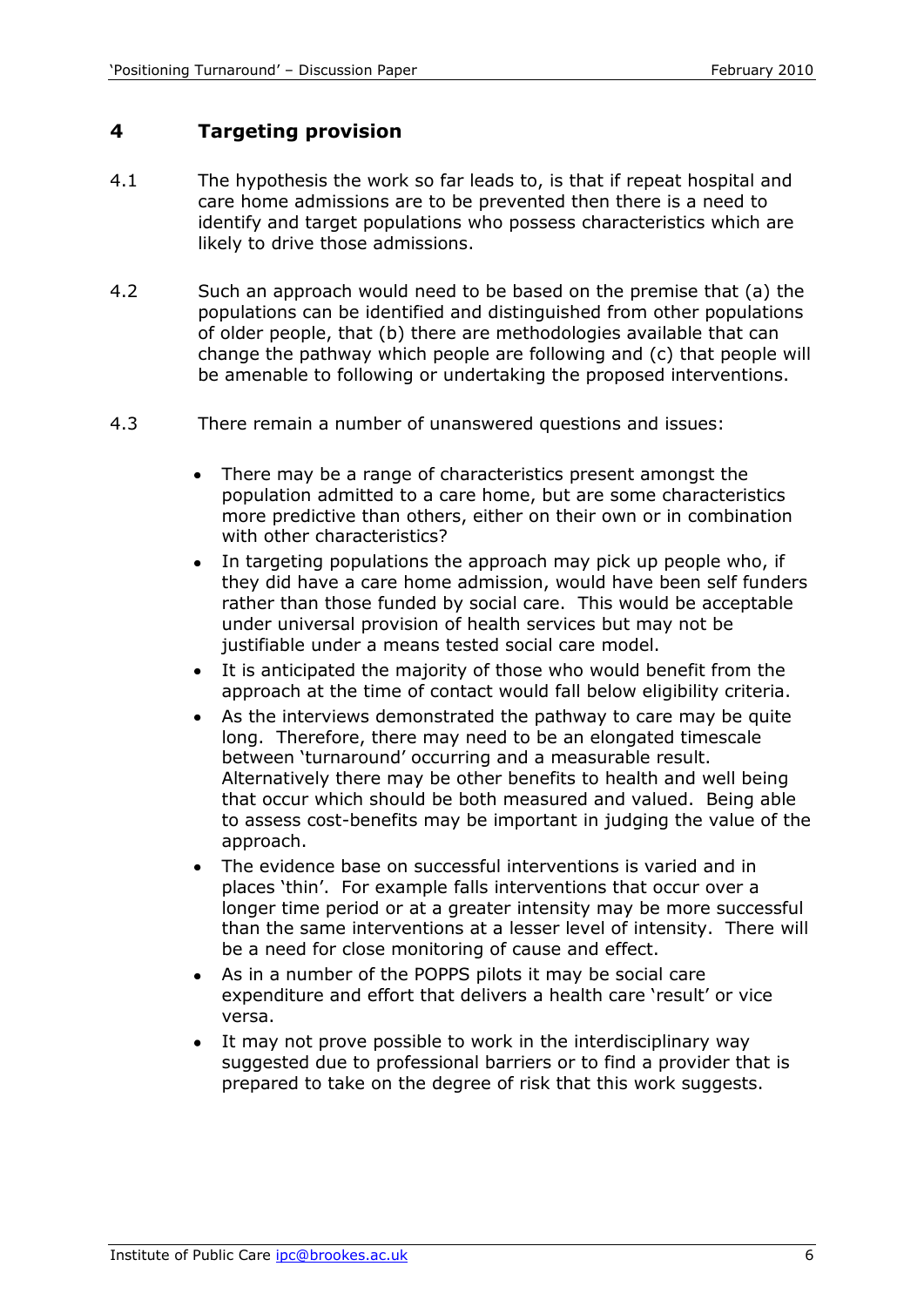# **5 Characteristics of Turnaround**

To date the approach has been entitled 'Turnaround' in that the attempt is both to turn people around from their health and well being deteriorating and that the interdisciplinary, inter-conditions approach represents a turnaround in terms of thinking about service provision. It is suggested that the 'Turnaround' approach should embody the following features:

- **An approach not a service.** Turnaround should be about demonstrating whether and how targeting populations has an impact on people's potentiality to have repeat hospital admissions or a care home admission. If it works, or elements of the approach work, they should change the preventative interventions that social care and the PCT adopt rather than drive the creation of another service or initiative.
- **The approach needs to be interdisciplinary.** Whatever is provided needs to cut across professional disciplines and be capable of successfully intervening with a range of conditions?
- **The volume and type of input needs to be determined by the**   $\bullet$ **outcomes to be achieved.** This means it is not necessarily determined by the staff available, by the skills of employees or by time boundaries. Where new or additional skills are needed the duty would be on the provider to assess in advance and ensure that they are available as and when required. Payment for the approach needs to be based all or in part on the successful achievement of outcomes. Staff should be encouraged to adopt a 'doing what it takes' approach.
- **Delivery needs to be flexible.** The service developed needs to be flexible  $\bullet$ and available when needed in order to achieve the agreed outcomes. This is not the same as office hours but neither is it on demand from the service user.
- **The approach adopted needs to be based on identifiable, agreed and**   $\bullet$ **proven methodologies.** This applies in two ways. First, in identifying the targeted population and secondly in defining appropriate methodologies of intervention that have the best chance of success. In the case of the former then the literature reviews have already identified a number of failings where poor outcomes may be predicted. Where the results from other schemes may not be definitive then in the absence of clear research evidence there should be a lesser test of non-harm and 'more likely than not', eg, giving Vitamin B and D to older people at risk of falls may not have been conclusively demonstrated but on the evidence available there is a greater potential benefit than any risk of harm.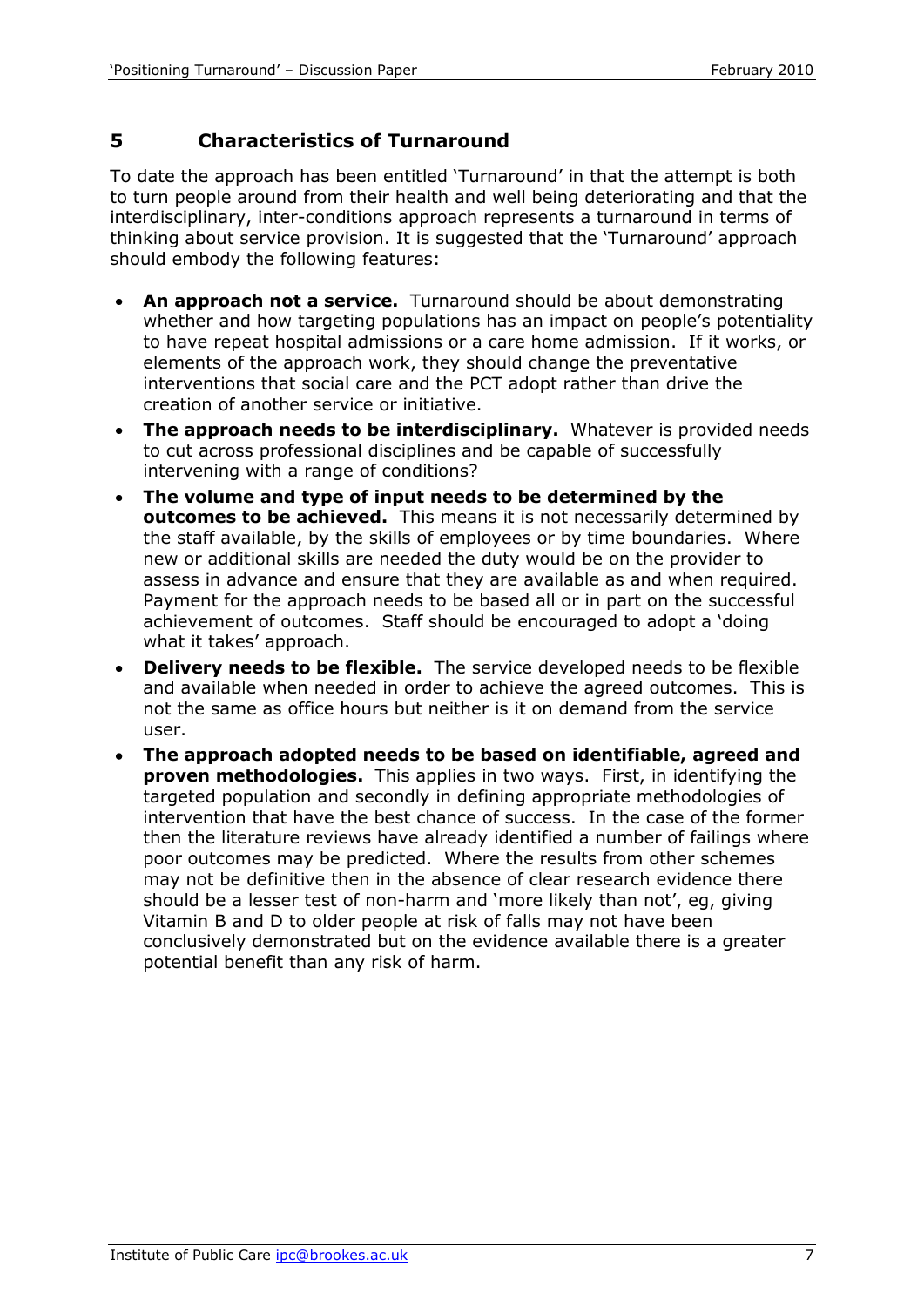### **6 How will Turnaround work?**

- 6.1 The need is to construct a service based on bringing together a range of personnel based on their capacity to deliver the outcomes required rather than constructing provision based around existing health care conditions (eg, stroke, fractures etc), service boundaries (eg, home care, intermediate care) or professional disciplines (eg, physiotherapist, occupational therapists, social workers).
- 6.2 The focus of the approach would be on developing provision that does not necessarily just maintain a person in the community or slow deterioration, but lessens the likelihood of admission to hospital or care, or lessens demand for high intensity community provision. This should be achieved through a focus on the range of issues or conditions somebody may possess, and through the development of a holistic approach which focuses on improvement, recovery and rehabilitation based on methodologies that can be shown to deliver. Clearly such an approach does not need to work for everybody, only those where there is the greatest likelihood of success and where the reduction in demand delivers the highest potential cost benefit.
- 6.3 Therefore, Turnaround may comprise a mixture of any or all of the following:
	- A combined community care capacity bringing together home care, assistive technology, care and repair and some nursing skills.
	- Some enhanced health care based capability, (knowledge of medical risk, medication, capacity to fast track health care when needed).
	- A focus on improving mobility (physiotherapy, occupational therapy, personal trainer skills).
	- A focus on improving diet and nutrition (help and support to change and improve diet) may also involve receiving dental care if dental decay or poor fitting dentures are a barrier to healthy eating.
	- Delivering social contact (ensuring social contact with others is increased and sustained).
	- Welfare benefits and income maximisation where alleviable poverty is a driver towards poor health and care.
- 6.4 Figure 1 suggests a model that has three levels of delivery.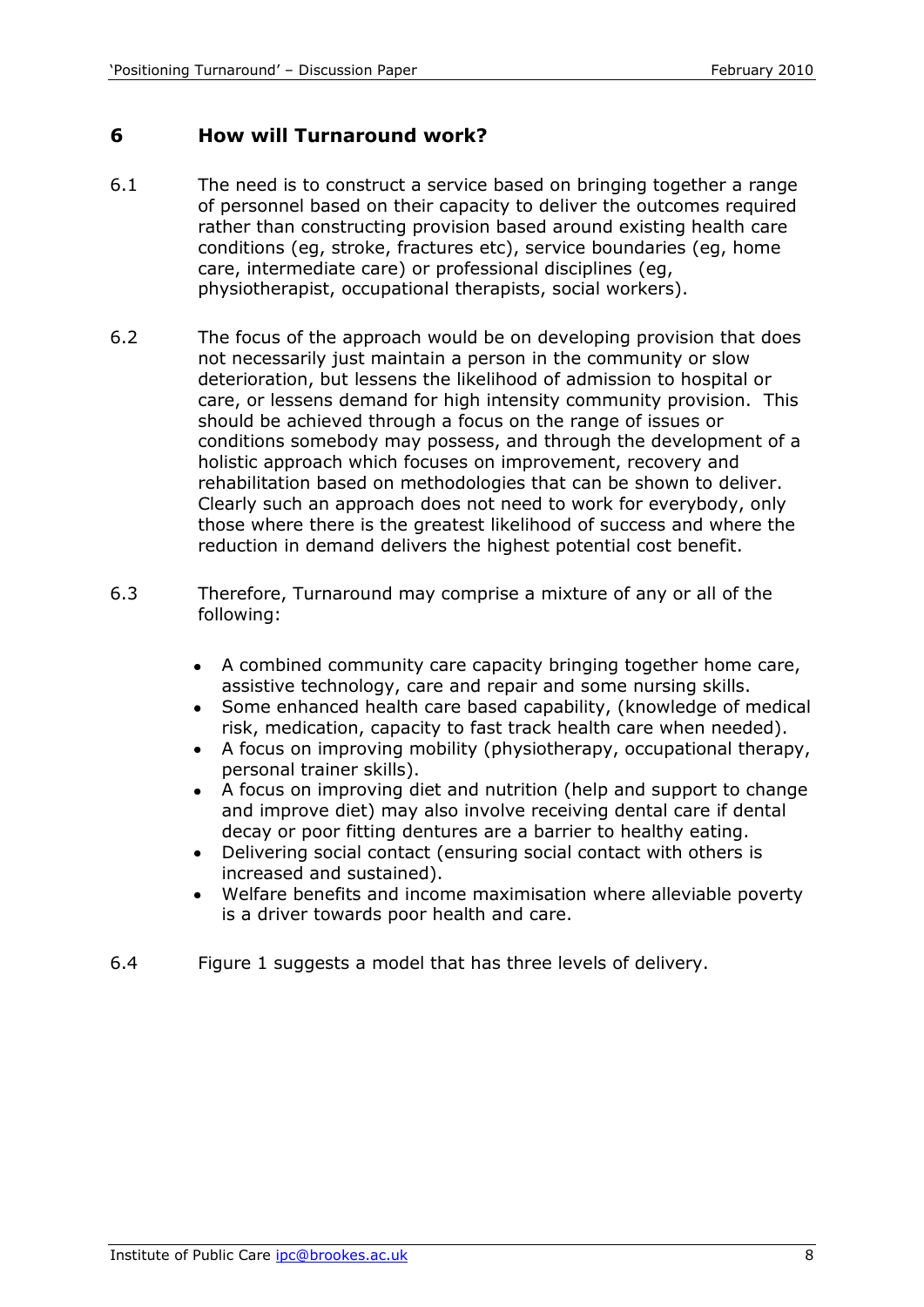



- 6.5 Level one has at its heart small groups of enhanced home care workers. These groups may comprise six staff working with around 30 people. All workers in the team will be known to those taking the approach which will help to deliver a more flexible service.
- 6.6 Level two will offer workers at level one access to a range of specialist support, for example, physiotherapists, occupational therapists, etc. These people will use their specialist skills to help apply methodologies and approaches.
- 6.7 Level three then offers additional skills that may be brought or bought in such as dentistry, community alarm, care and repair.
- 6.8 Figure 2 overleaf suggests some of the components of the overarching approach that may be adopted.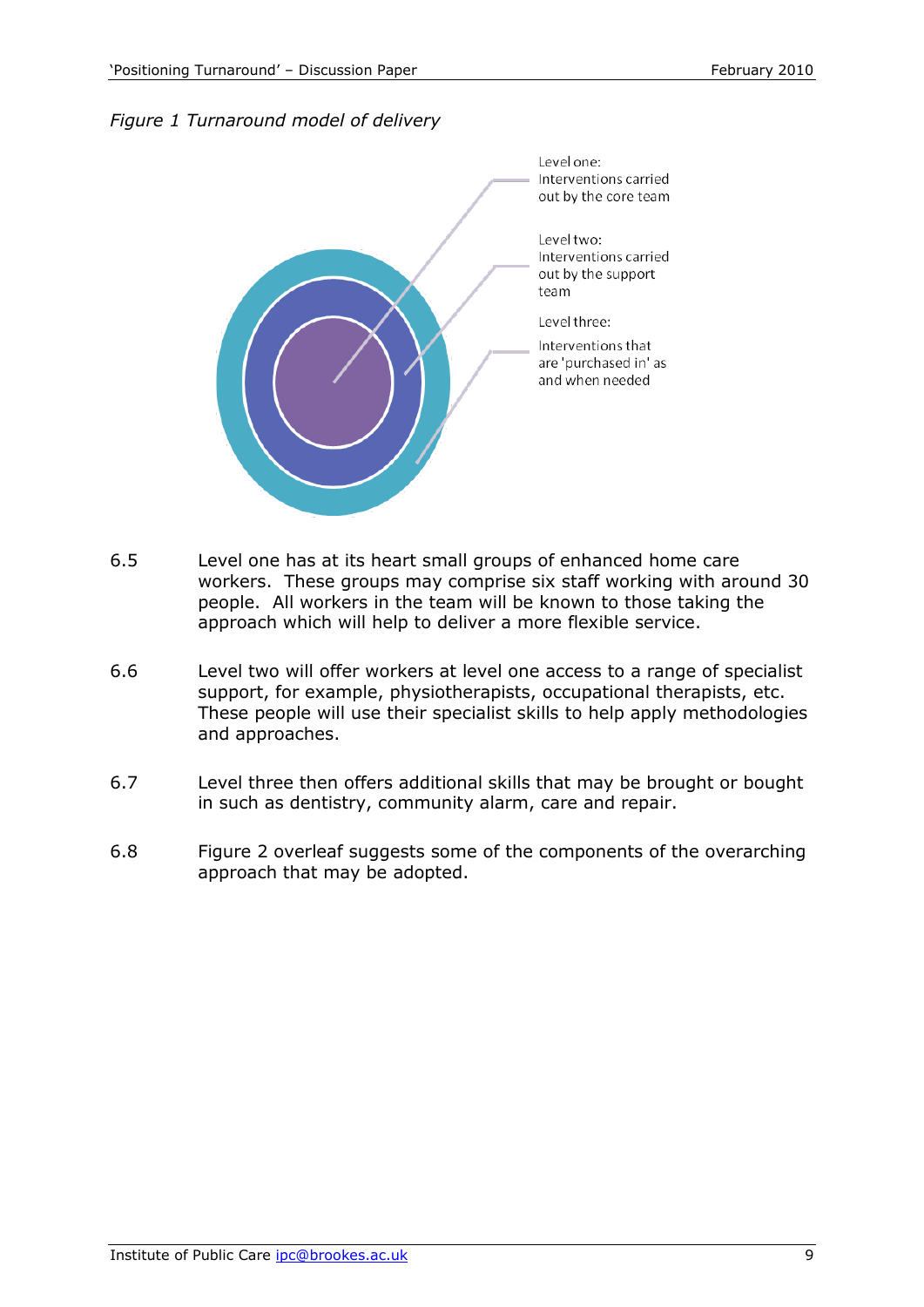#### *Fig 2 Defining the Turnaround process*

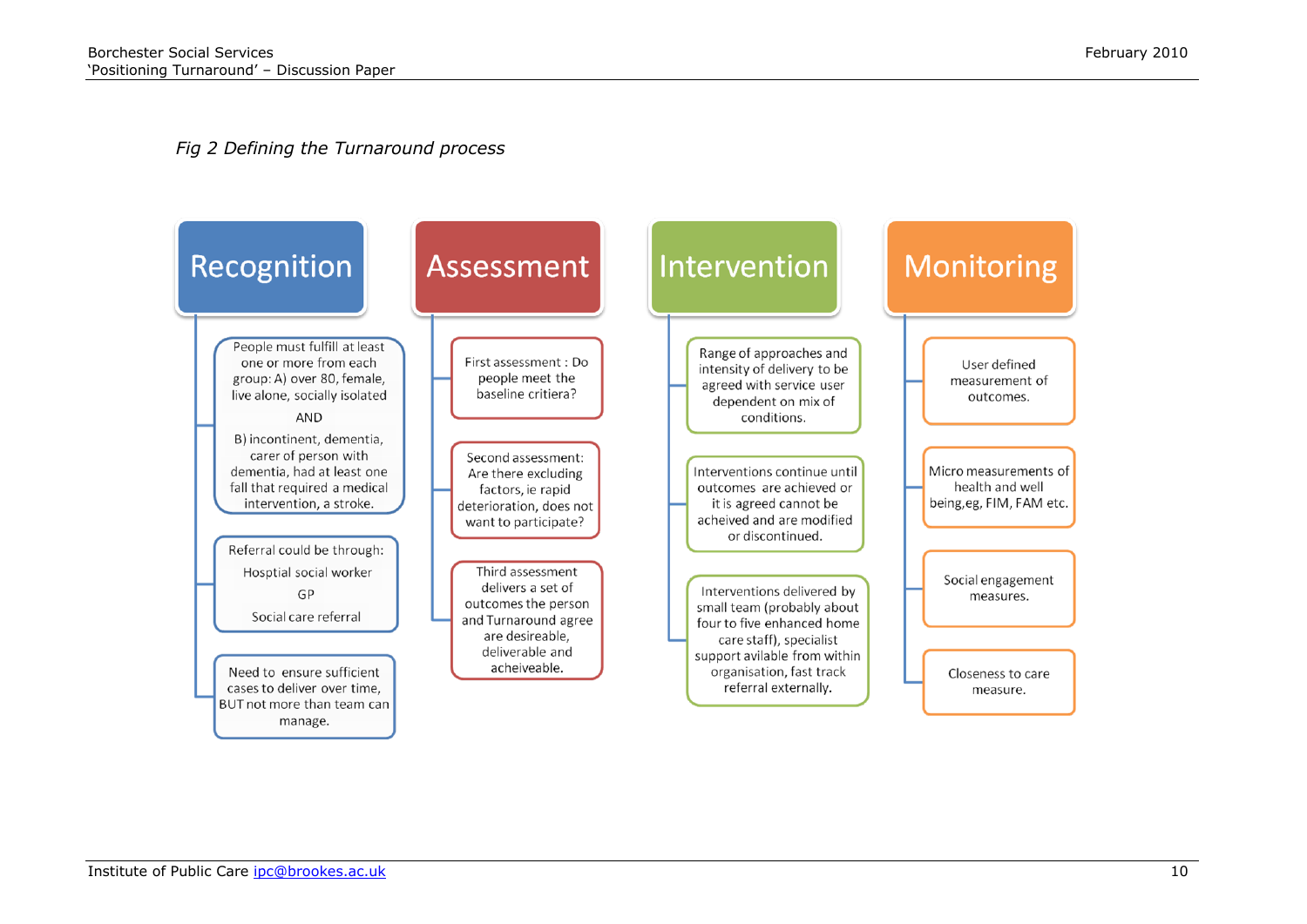# **7 Methodologies and approaches**

| <b>Intervention</b>                                                                                                                                                                                                                                                                                           | <b>Evidence</b>                                                                                                                                                                                                                                                                                                                                                                                                                                                                                                                                                                                                                                                                                                                                         |  |
|---------------------------------------------------------------------------------------------------------------------------------------------------------------------------------------------------------------------------------------------------------------------------------------------------------------|---------------------------------------------------------------------------------------------------------------------------------------------------------------------------------------------------------------------------------------------------------------------------------------------------------------------------------------------------------------------------------------------------------------------------------------------------------------------------------------------------------------------------------------------------------------------------------------------------------------------------------------------------------------------------------------------------------------------------------------------------------|--|
| <b>Interconnection of problems and social isolation</b>                                                                                                                                                                                                                                                       |                                                                                                                                                                                                                                                                                                                                                                                                                                                                                                                                                                                                                                                                                                                                                         |  |
| Check for inter-<br>connectedness.                                                                                                                                                                                                                                                                            | A lack of mobility may increase the likelihood<br>of someone being incontinent because they<br>cannot reach the toilet quickly enough.<br>Equally falls may occur because someone gets<br>up in the night to go to the toilet.<br>Older people who have had strokes will<br>frequently have ongoing issues with mobility,<br>maybe continence and sometimes dementia.<br>People who fall and have a hip fracture may<br>leave hospital with a continence problem they<br>previously did not have.<br>Support to carers of people who have had a<br>stroke in terms of rehabilitation, benefits<br>advice, lifting and handling may improve both<br>the carers capacity to maintain someone in<br>the community as well as maintain their own<br>health. |  |
| Home check for repairs need<br>to make house secure and<br>habitable. Use care and repair<br>services where necessary.<br>Take immediate action where<br>home may increase the<br>likelihood of falls. Check<br>where falls have previously<br>occurred and why the service<br>user thinks this is happening. | Concern over housing repairs can be a source<br>of anxiety and a motivator towards care home<br>admissions. They may increase isolation if<br>people are ashamed of where they live and<br>home circumstances may be a hazard for<br>falls.<br>Older women, especailly those living alone<br>struggle with maintaining homes as they get<br>older in terms of DIY and require assistance<br>with this <sup>9</sup> .                                                                                                                                                                                                                                                                                                                                    |  |
| If person is reluctant to go out<br>due to continence issues look<br>at mechanism and approaches<br>for getting around this, eg,<br>assisting service users to have<br>an outdoor bag with ready<br>supplies, helping service users<br>plan a route out where there<br>will be public toilets.                | Improvements in continence can lessen social<br>isolation as people gain greater confidence in<br>going out. <sup>10</sup>                                                                                                                                                                                                                                                                                                                                                                                                                                                                                                                                                                                                                              |  |
| Support worker to develop a<br>'before' and 'after' activity<br>schedule, ie explore what the                                                                                                                                                                                                                 | Higher levels of loneliness have been found to<br>increase the likelihood of nursing home<br>admission and to decrease the time until such                                                                                                                                                                                                                                                                                                                                                                                                                                                                                                                                                                                                              |  |

 $\overline{a}$ <sup>8</sup> Slack. M. et al (2008) FAST FACTS: BLADDER DISORDERS. Oxford: Health Press.

 $9$  Care Services Efficiency Delivery (CSED) – Anticipating Future Needs (2007)

 $10$  Help The Aged Taking Control of Incontinence, Exploring the links with social isolation (Jan 2007)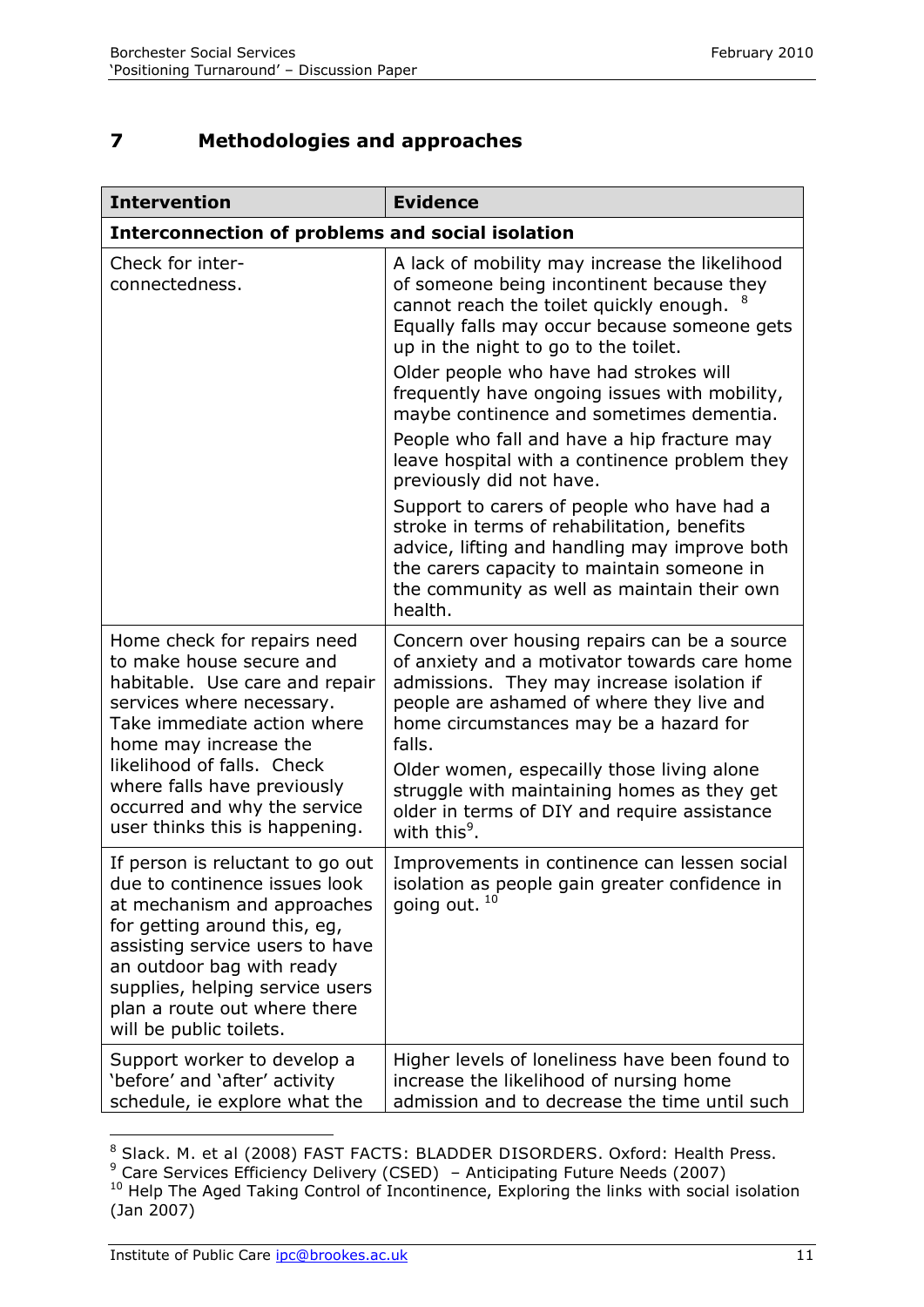| <b>Intervention</b>                                                                                                                                                                                                                                                                                                                                                | <b>Evidence</b>                                                                                                                                                                                                                                                                                                                       |  |
|--------------------------------------------------------------------------------------------------------------------------------------------------------------------------------------------------------------------------------------------------------------------------------------------------------------------------------------------------------------------|---------------------------------------------------------------------------------------------------------------------------------------------------------------------------------------------------------------------------------------------------------------------------------------------------------------------------------------|--|
| person used to do, where they<br>used to go, why that has<br>stopped and what maybe done<br>to overcome potential fears<br>and anxieties.<br>Support worker to facilitate<br>re-engagement with<br>community life.                                                                                                                                                 | an admission. The influence of extremely high<br>loneliness on nursing home admission<br>remained statistically significant after<br>controlling for other variables, such as age,<br>education, income, mental status, physical<br>health, morale, and social contact, that were<br>also predictive of nursing home admission $11$ . |  |
| <b>Mobility</b>                                                                                                                                                                                                                                                                                                                                                    |                                                                                                                                                                                                                                                                                                                                       |  |
| Where people have had a<br>previous fall(s) carry out a<br>range of assessments such as<br>ADL, mobility and home<br>environment assessment (also<br>cognitive tests if approrpaite)<br>carried out by occupational<br>therapist.                                                                                                                                  | Home Hazard assessment along with advice<br>on safe and effective performance of activities<br>of daily living is a proven component of falls<br>reduction programmes, particularly if patients<br>have experienced a recent change in health<br>such as a hospital admission or injurious fall. <sup>12</sup>                        |  |
| Put in place adaptations work<br>where necessary. Check that<br>adaptations will actively<br>encourage independence<br>rather than increase<br>dependence.<br>In the past CSED suggest<br>service users have had to wait<br>unacceptable amounts of time<br>for equipment that is needed<br>to support independent and<br>comfortable living at home <sup>13</sup> | Research also indicates that having<br>appropriate adaptations in place increases<br>people's feelings of safety and improvement<br>in mental health by 70% <sup>14</sup> .<br>Adaptations are effective and promote<br>physical as well as good mental health <sup>15</sup> .                                                        |  |
| Put in place a detailed falls<br>prevention programme. Need<br>to make sure it is of sufficient<br>time duration to deliver lasting<br>results $^{16}$ .                                                                                                                                                                                                           | An effective comprehensive exercise<br>programme should include interventions to<br>address:<br>Low muscle strength<br>Poor Balance<br>Gait deficiencies<br>Addressing fear of falls.                                                                                                                                                 |  |

 $11$  Russell, Daniel W.; Cutrona, Carolyn E.; de la Mora, Arlene; Wallace, Robert B. Psychology and Aging. Vol 12(4), Dec 1997, 574-589.

-

<sup>12</sup> National Audit of the Organisation of Services for Falls and Bone Health of Older People (Royal College of Physicians)

<sup>&</sup>lt;sup>13</sup> http://www.dhcarenetworks.org.uk/csed/Solutions/homeCareReablement/

<sup>14</sup> Dolan P, Torgerson DJ, The Cost of treating osteoporotic fractures in the UK female population. Osteoporosis International 1998 8: 6-11-17

 $^{15}$  Poor G, Jacobsen, SJ Melton LJ. Mortality after hip fracture. Facts, Research in Geratology. 7: 91-109

<sup>16</sup> Skelton D and Dinan M Exercise for Falls management: Rationale for an exercise programme aimed at reducing postural instability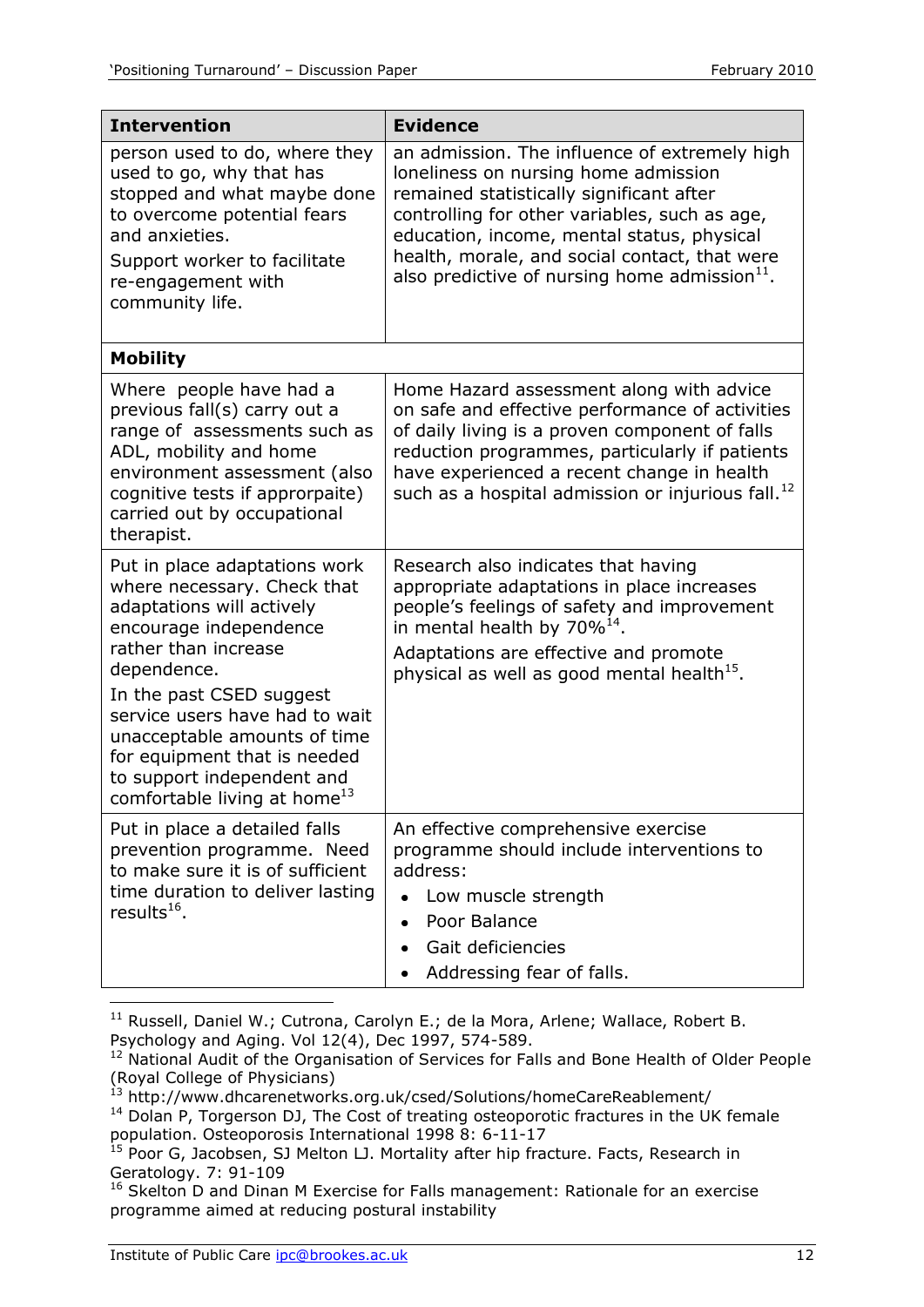| <b>Intervention</b>                                                                                             | <b>Evidence</b>                                                                                                                                                                                                                                                                                                                                                                                                                                                                                                                                                                                                                                                                                                                                                     |  |
|-----------------------------------------------------------------------------------------------------------------|---------------------------------------------------------------------------------------------------------------------------------------------------------------------------------------------------------------------------------------------------------------------------------------------------------------------------------------------------------------------------------------------------------------------------------------------------------------------------------------------------------------------------------------------------------------------------------------------------------------------------------------------------------------------------------------------------------------------------------------------------------------------|--|
|                                                                                                                 | FaME programme is a practical approach that<br>can be set by Physios and individualised to<br>the service user <sup>17</sup> These programmes can be<br>delivered in the home as well as outside the<br>home by a Physiotherapist. <sup>18</sup> <sup>19</sup> <sup>20</sup><br>OTAGO exercises also effective and<br>established approaches to falls reduction/<br>prevention <sup>21</sup>                                                                                                                                                                                                                                                                                                                                                                        |  |
| Training for carers of people with dementia                                                                     |                                                                                                                                                                                                                                                                                                                                                                                                                                                                                                                                                                                                                                                                                                                                                                     |  |
| Refer to Borchester<br>programme or if reluctant<br>develop through support<br>worker tailor made<br>programme. | It is widely recognised that providing support<br>for carers of people with dementia may delay<br>care home admission <sup>22</sup> <sup>23</sup> . Brodaty et al found<br>that training carers of people with dementia<br>delays admission to a nursing home by an<br>average of 20 months $^{24}$ .<br>Prince Henry Hospital in Sydney, Australia<br>developed a training and support for carers of<br>people with dementia. The interventions<br>included a structured, residential, intensive<br>10-day training programme, boosted by follow<br>ups and telephone conferences over 12<br>months. The research found that even if it<br>did not avoid admission then carer training<br>programmes can demonstrably delay<br>placement into care <sup>25</sup> . |  |
| Health improvement (Podiatry, medication, dental care, nutrition,<br>dehydration).                              |                                                                                                                                                                                                                                                                                                                                                                                                                                                                                                                                                                                                                                                                                                                                                                     |  |

l  $17$  Tailored group exercise (Falls Management Exercise  $-$  FaME) reduces falls in community-dwelling older frequent fallers (an RCT)

<sup>&</sup>lt;sup>18</sup> Royal College of Physicians, (2009), National Audit of the Organisation of Services for Falls and Bone Health of Older People

 $19$  Lundin-Olsson L. Nyberg L. Gustafson Y 1997 'Stops walking when talking' as a predictor of falls in elderly people. Lancet 349: 617

<sup>&</sup>lt;sup>20</sup> Lundin-Olsson L, Nyberg L. Gustafson Y 1998 Attention, frailty and falls: The effect of a manual task on basic mobility.

 $21$  (ibid)

 $22$  Coon, D. W., Gallagher-Thompson, D., Thompson, L. W., (eds) (2003), Innovative Interventions to Reduce Dementia Caregiver Distress. Springer Publishing Company Inc.: New York.

<sup>&</sup>lt;sup>23</sup> Association of Public Health Observatories, (2008), Indications of Health in the English Regions: 9: Older People. www.apho.org.uk/apho/indications.htm

 $24$  Brodaty H, Gresham M, Luscombe G.(1997) The Prince Henry Hospital dementia caregivers' training programme.Int J Geriatr Psychiatry 1997 Feb;12:183–92

<sup>&</sup>lt;sup>25</sup> Brodaty, H., Gresham, M., Luscombe, G., (1997), The Prince Henry Hospital Dementia Caregivers' Training Programme. International Journal of Geriatric Psychiatry, Vol 12: 182-192.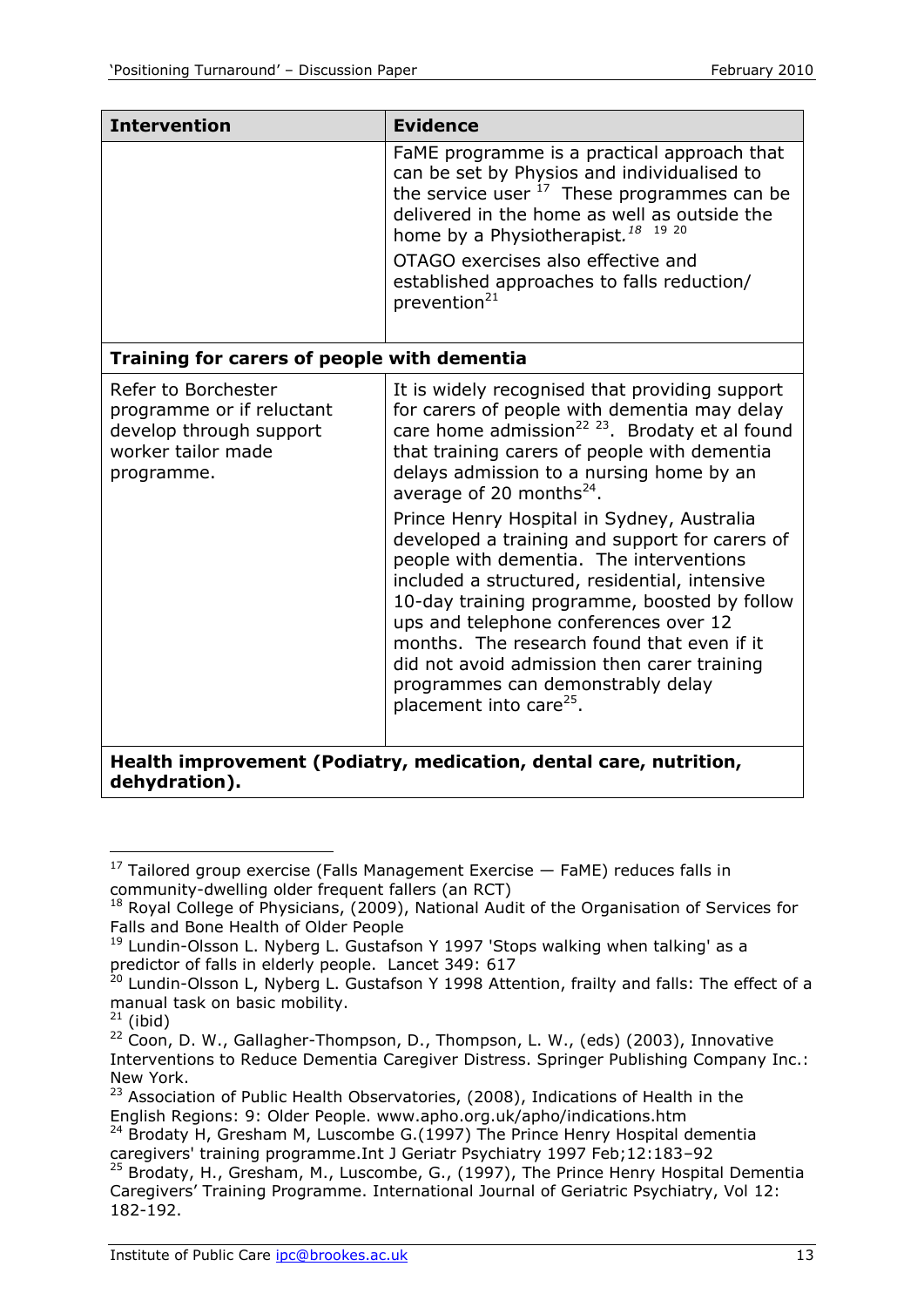| <b>Intervention</b>                                                                                                                         | <b>Evidence</b>                                                                                                                                                                                                                             |  |
|---------------------------------------------------------------------------------------------------------------------------------------------|---------------------------------------------------------------------------------------------------------------------------------------------------------------------------------------------------------------------------------------------|--|
| Older people are offered a<br>sight check. Transport<br>delivered by support worker.<br>Vision is assessed and<br>reviewed.                 | Causes of falling can be in part related to<br>vision $^{26}$ .                                                                                                                                                                             |  |
| Feet are checked and<br>assessed for fungal infections,<br>poor toe nail cutting, growths<br>etc. Podiatry offered <sup>27</sup> .          | Help the aged estimated in 2005 that 1 in 4<br>people aged over 65 needed foot care that<br>they were not receving <sup>28</sup> .                                                                                                          |  |
| Dental check offered and<br>carried out. Transport<br>delviered by support worker.                                                          | Many older people do not have dental checks<br>and hence have tooth decay, gum diseases or<br>poorly fitting dentures <sup>29 30</sup> .                                                                                                    |  |
| Support workers should take<br>an initial weight check and<br>regularly weigh until desired<br>weight is sustained.                         | As activity lessens, calorie requirements fall.<br>However, if insufficient food is eaten, the level<br>of nutrients in the diet can become<br>dangerously low, leading to a vicious circle of<br>muscle loss, even less activity, and even |  |
| Consideration should be given<br>to vitamin D supplements for<br>people who rarely go outside.                                              | lower appetite.<br>Mouth problems and swallowing difficulties<br>may also lead to low food intake.                                                                                                                                          |  |
| If deficiencies are found,<br>energy, calcium, iron and zinc<br>content of meals should reach<br>40% of the Dietary Reference               | There are more underweight than overweight<br>older people and, in old age, being<br>underweight poses far greater risks to health<br>than being overweight.                                                                                |  |
| Values, and the folate and<br>vitamin C content to $50\%^{31}$ .                                                                            | Good quidelines exist for the nutritional intake<br>required by older people <sup>32</sup> .                                                                                                                                                |  |
| Where there is evidence of<br>malnutrition or of dehydration<br>then a plan for addressing this<br>should be developed and put<br>in place. | Buckinghamshire in 2005 estimated that 30%<br>of older people referred to accident and<br>emergency services had a dehydrated related<br>condition <sup>33</sup> .                                                                          |  |
|                                                                                                                                             |                                                                                                                                                                                                                                             |  |

<sup>&</sup>lt;sup>26</sup> National Institute for Clinical Excellence (2004) Clinical practice guideline for the assessment and prevention of falls in older people. National Collaborating Centre for Nursing and Supportive Care

<sup>&</sup>lt;sup>27</sup> See Feet for purpose, Age Concern 2007, for good practice examples.

<sup>&</sup>lt;sup>28</sup> Best foot forward: Older people and foot care, Help the Aged 2005.

<sup>&</sup>lt;sup>29</sup> The orodental status of a group of elderly in-patients, McNally, Gosney, Dopherty, Field, Gerentology Volume 16 December 1999

<sup>&</sup>lt;sup>30</sup> Pearson NK, Gibson BJ, Davis DM, Gelbier S, Robinson PG, The effect of a domiciliary dental service on oral health related quality of life: a randomized control trial, Nritish Dental Journal 2007, 2003.E3

<sup>&</sup>lt;sup>31</sup> The Dietary Reference Values prepared by COMA (the Committee on the Medical Aspects of Food Policy) in 1991 should be used as the basis for the nutritional guidelines for food prepared for older people.

<sup>&</sup>lt;sup>32</sup> Eating well for Older People: The Expert Group Report The Caroline Walker Trust, 1995 revised 2004.

<sup>&</sup>lt;sup>33</sup> Just add water, Community Care October 2005.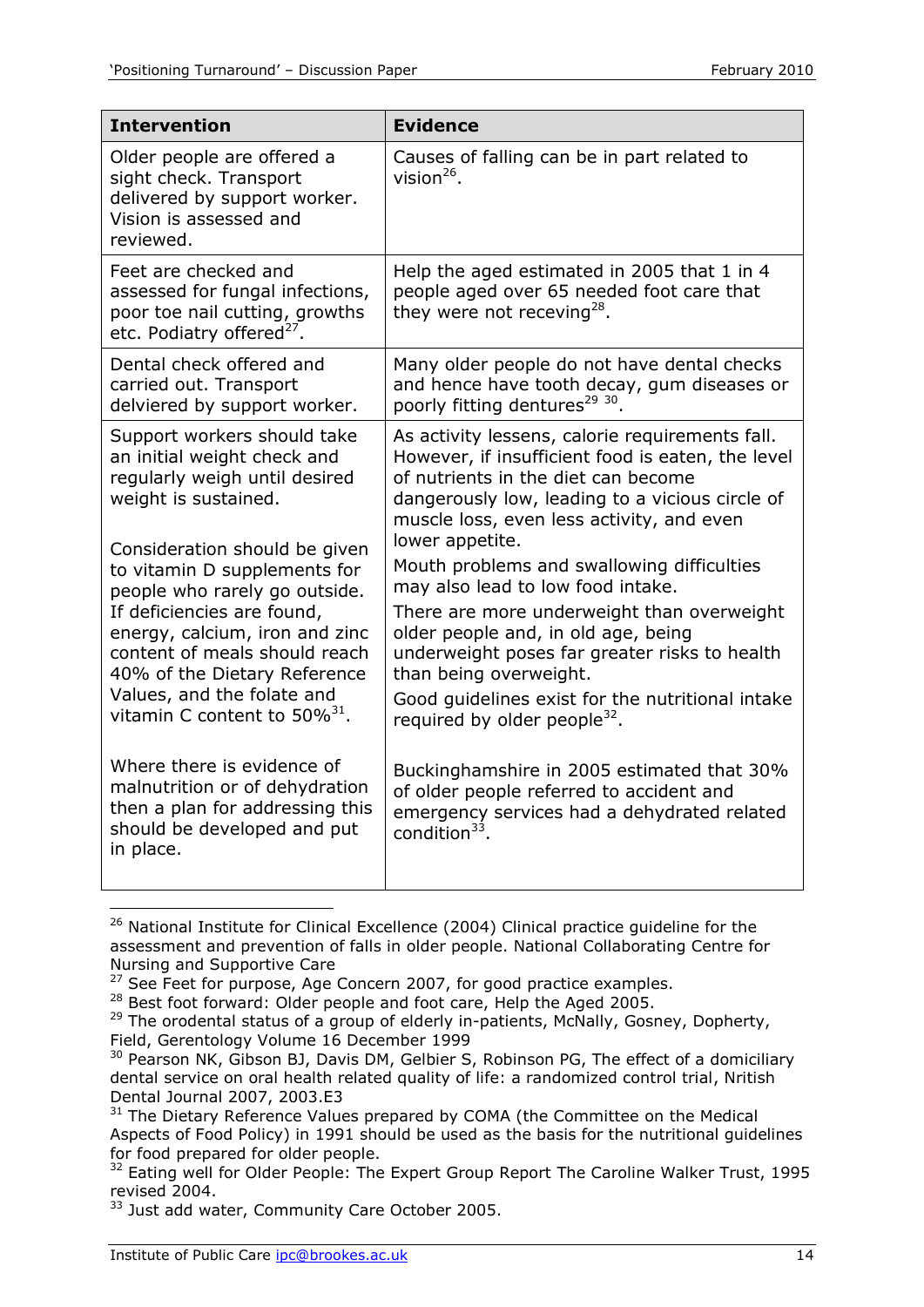| <b>Intervention</b>                                                                                                                             | <b>Evidence</b>                                                                                                                                                                                                                                                |  |
|-------------------------------------------------------------------------------------------------------------------------------------------------|----------------------------------------------------------------------------------------------------------------------------------------------------------------------------------------------------------------------------------------------------------------|--|
| Medication is reviewed and                                                                                                                      | Evidence shows that some medication can                                                                                                                                                                                                                        |  |
| systems in place for safe                                                                                                                       | increase the risk of falls $^{34}$ .                                                                                                                                                                                                                           |  |
| administering of medication.                                                                                                                    | Adjusted medication regimes can be effective<br>in reducing falls. For example gradual and<br>assisted withdrawal from some types of drugs<br>for sleep deprivation, anxiety and depression<br>has been shown to reduce incidence of falls <sup>35</sup><br>36 |  |
| For stroke survivors support                                                                                                                    | Low intensity home-based therapy can                                                                                                                                                                                                                           |  |
| workers to motivate, prompt                                                                                                                     | improve lower limb function more than one                                                                                                                                                                                                                      |  |
| and instruct exercises set by a                                                                                                                 | year after a stroke <sup>37</sup>                                                                                                                                                                                                                              |  |
| Physiotherapist to improve                                                                                                                      | Evidence that these approaches can improve                                                                                                                                                                                                                     |  |
| limb function or tasks.                                                                                                                         | rehabilitative outcomes <sup>38</sup> .                                                                                                                                                                                                                        |  |
|                                                                                                                                                 | Some studies have shown significant gains<br>through occupational therapy intervention<br>resulting in reduced hospital admission and<br>more appropriate aids and adaptations <sup>39</sup> .                                                                 |  |
| For stroke survivors, develop<br>an action plan for support<br>workers so that they can<br>recognise and respond to TIAs<br>or further strokes. |                                                                                                                                                                                                                                                                |  |
| Consider whether                                                                                                                                | Evidence that there is high prevalence of                                                                                                                                                                                                                      |  |
| psychological support may be                                                                                                                    | depression following a Stroke but that this can                                                                                                                                                                                                                |  |
| necessary for stroke survivors                                                                                                                  | be averted and is not an inevitable long term                                                                                                                                                                                                                  |  |
| and if so ensure its delivery.                                                                                                                  | side effect if treated <sup>40</sup> .                                                                                                                                                                                                                         |  |

 $34$  Interventions for preventing falls in older people living in the community; Gillespie LD, Robertson MC, Gillespie WJ, Lamb SE, Gates S, Cumming RG, Rowe BH (Online publication 2009

-

 $35$  National Institute for Clinical Excellence (2004) Clinical practice guideline for the assessment and prevention of falls in older people. National Collaborating Centre for Nursing and Supportive Care

<sup>36</sup> Kerse, N., Flicker, L., Pfaff, J.J., Draper, B., (2008), Falls, Depression and Antidepressants in Later Life: A Large Primary Care Appraisal. Public Library of Science. June 2008 Volume 3 Issue 6

<sup>&</sup>lt;sup>37</sup> Lin, J.H., Hsieh, C.L., Lo, S.K., Chai, H.M., Liao, L.R., (2004), Preliminary study of the effective of low-intensity home-based physical therapy in chronic stroke patients. Kaohsiung Journal of Medical Science. 2004; 20:18-23

<sup>38</sup> Walker, M.F., (2007), Stroke rehabilitation: evidence-based or evidence-tinged. Journal of Rehabilitative Medicine 39 (3):193-197.

 $39$  Occupational therapy for stroke patients after hospital discharge  $-$  a randomized controlled trial (Corr and Bayer 1995)

<sup>&</sup>lt;sup>40</sup> Kneebone, I. & Dunmore, E. (2000). Psychological management of post-stroke depression. *British Journal of Clinical Psychology, 39,* 53–66.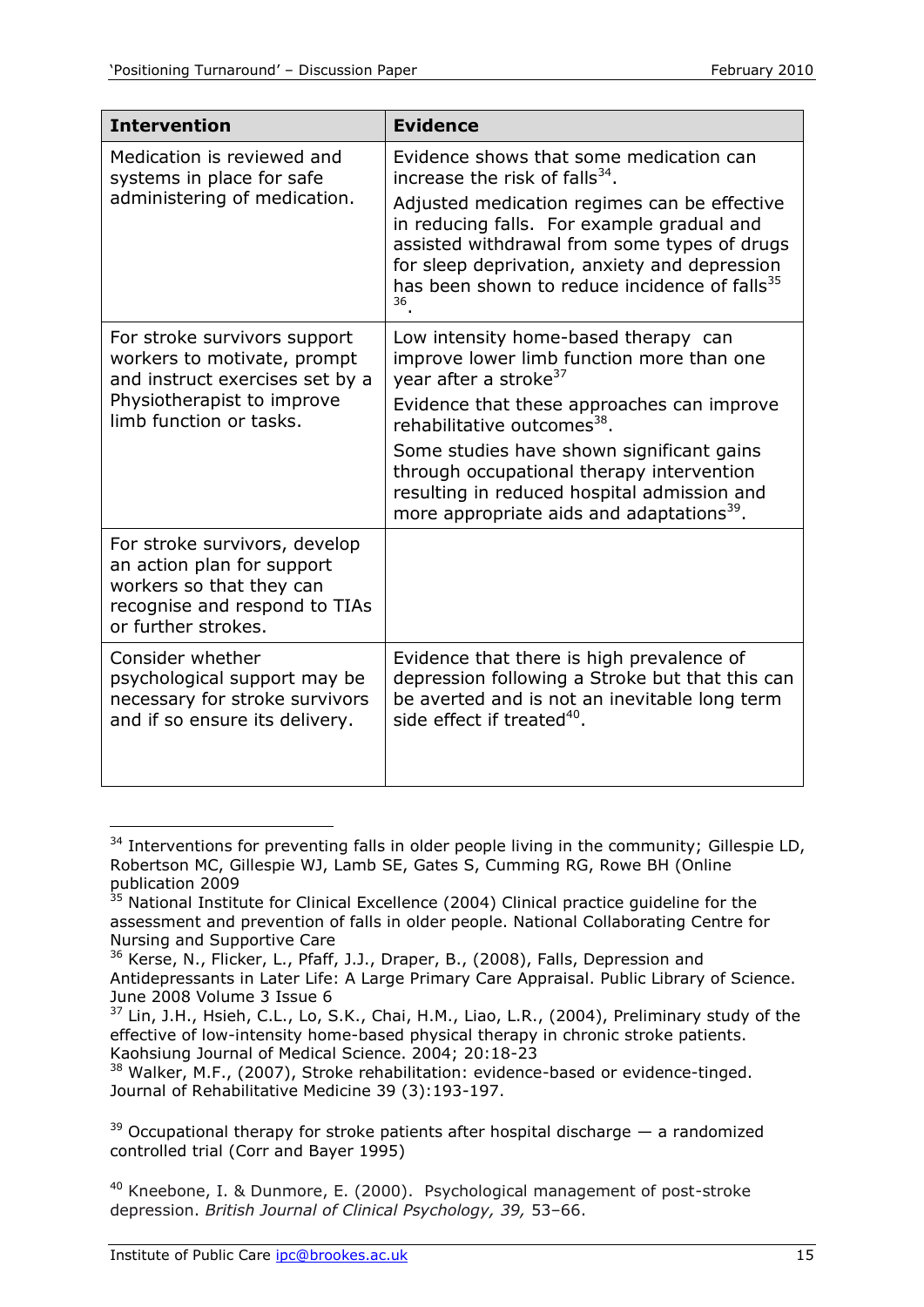| <b>Intervention</b>                                                                                                                                                                                                                                                                                                                                                        | <b>Evidence</b>                                                                                                                                                                         |  |
|----------------------------------------------------------------------------------------------------------------------------------------------------------------------------------------------------------------------------------------------------------------------------------------------------------------------------------------------------------------------------|-----------------------------------------------------------------------------------------------------------------------------------------------------------------------------------------|--|
| <b>Continence</b>                                                                                                                                                                                                                                                                                                                                                          |                                                                                                                                                                                         |  |
| Ensure particularly where<br>person displays signs of<br>incontinence or is in a high<br>risk category, eg, women who<br>have had multiple births that<br>full continence assessment is<br>completed, together with<br>diagnosis and full treatment<br>plan.                                                                                                               | A diagnosis following comprehensive<br>assessment increases likelihood that<br>incontinence will be pro-actively treated <sup>41 42</sup> .                                             |  |
| Supporting service users<br>through the continence<br>assessment process with<br>bladder diaries, urinanaylsis to<br>aid assessment process and<br>information and support re:<br>potential medical<br>interventions.<br>Ensuring service users are<br>assisted and engaged in any<br>continence plan increases the<br>likelihood of successful<br>outcome <sup>43</sup> . | Older people benefit from taking control of<br>their incontinence <sup>44</sup> .                                                                                                       |  |
| If appropriate assist to<br>motivate, prompt and instruct<br>exercises set by a<br>Physiotherapist to improve                                                                                                                                                                                                                                                              | Evidence that Pelvic floor exercises can<br>reduce both stress urinary incontinence (SUI)<br>Urge Urinary Incontinence (UUI) and faecal<br>incontinence <sup>45</sup> 46 47 48 49 50 51 |  |

 $41$  Department of Health (DH)(2000) Good practice in continence services' and National Service Framework for Older People Outlines good practice in relation to managing incontinence

 $44$  (ibid)

1

<sup>46</sup> Hay-Smith EJ Bo Berghmans LC Hendricks HJ de Bie RA Vab Waalwijk van Doorn ES (2003) Pelvic floor muscle training for urinary incontinence in women Cochrane Database of Systematic reviews issue1

 $42$  National Audit of Continence Care For Older People – Royal College of Physicians Peters. Tim J;et al.; (2004) Health and Social Care in the Community 12 (1), 53 - 62. Factors associated with variations in older peoples use of community-based continence services

<sup>&</sup>lt;sup>43</sup> DH Good Practice in Continence Services (2001)

 $45$  Tan TL (2003) Urinary incontinence in older persons: a simple approach to a complex problem

<sup>&</sup>lt;sup>47</sup> Berghmans L Hendricks H Bie RD Doorn EVWV Bo K Kerrebroeck PV (2000) Conservative treatment of urge incontinence in women: A systematic review. British Journal of Urology International

<sup>48</sup> Solomon MJ, Pager C, Rex J, Manning J, Roberts R. Randomised, controlled trial of biofeedback using anal manometry, transanal ultrasound or pelvic floor retraining with digital guidance alone in the treatment of mild to moderate fecal incontinence. *Diseases of the Colon & Rectum* 2003; 46: 703 – 710

<sup>49</sup> Newman D. *Managing and treating urinary incontinence*. Baltimore, MD: Health Professions Press; 2002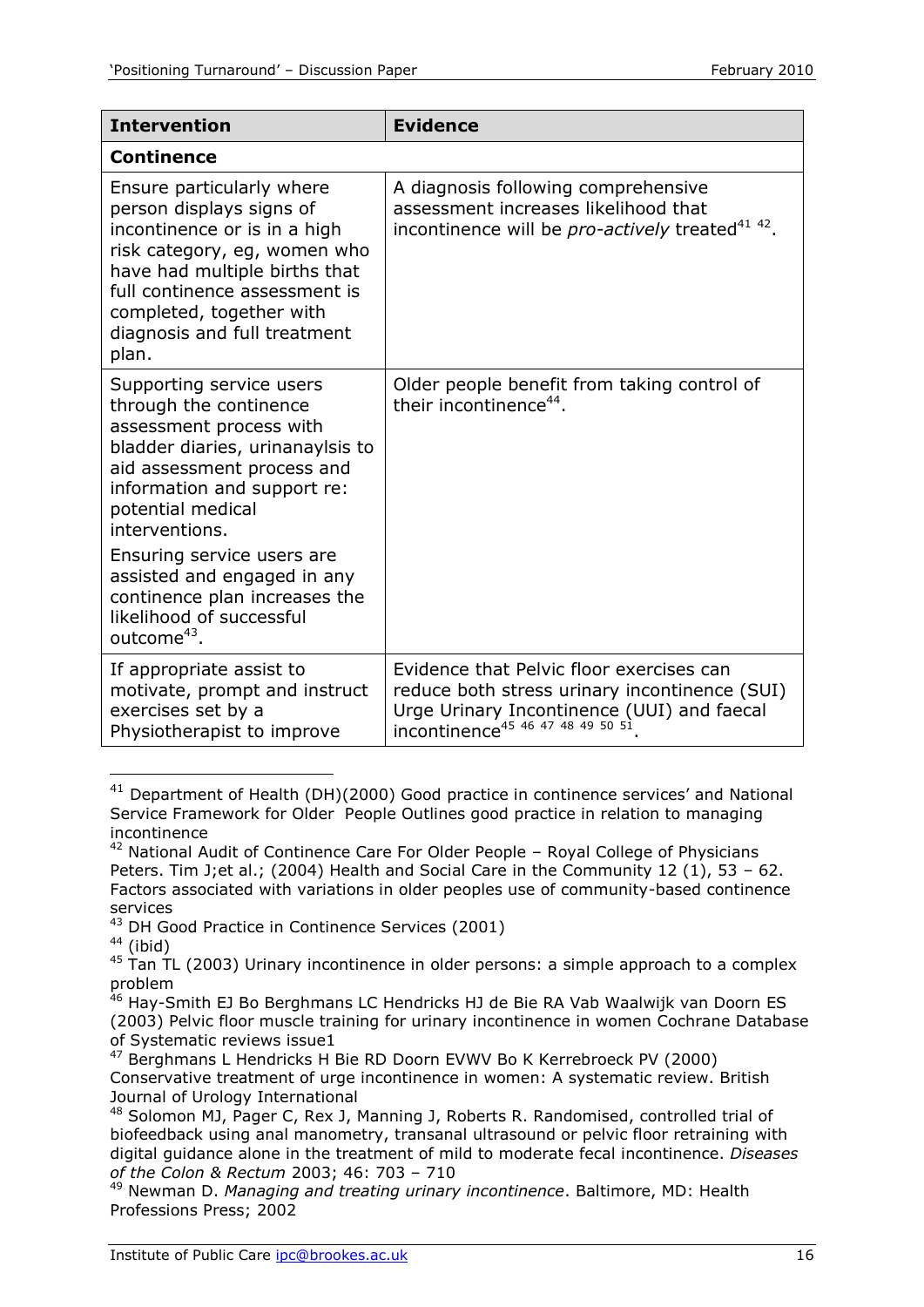| <b>Intervention</b>                                                                                                                         | <b>Evidence</b>                                                                        |
|---------------------------------------------------------------------------------------------------------------------------------------------|----------------------------------------------------------------------------------------|
| continence.                                                                                                                                 | Postural and breathing exercises help with<br>some incontinence issues <sup>52</sup> . |
|                                                                                                                                             | Correct toilet positions help with some<br>incontinence issues <sup>53</sup>           |
| Where peoples are<br>incontinent, regular cleaning<br>may help to ensure home is<br>free from odour.                                        |                                                                                        |
| Skin integrity needs to be<br>checked as part of daily<br>routine of care.                                                                  |                                                                                        |
| Assistance to wash and dress<br>and assist with helping service<br>user to wear and feel<br>comfortable in adapted<br>clothing if required. |                                                                                        |
| Improve access to lighting at<br>night. Good positioning of<br>commodes may also help.                                                      |                                                                                        |

 $\overline{a}$ 

<sup>&</sup>lt;sup>50</sup> Bowel and Bladder Foundation website

<sup>51</sup> Katherine Wilkinson MA, DN, RGN, FAE 730/7, non-medical prescriber. A guide to assessing bladder function and urinary incontinence in older people

<sup>9</sup> October, 2009 Nursing times.net

 $52$  Grewer H, McLean L (2008) The integrated continence system: A manual therapy approach to the treatment of stress urinary incontinence. MANUAL THERAPY; 6: 5, 375- 386.

<sup>&</sup>lt;sup>53</sup> Bowel and Bladder Foundation website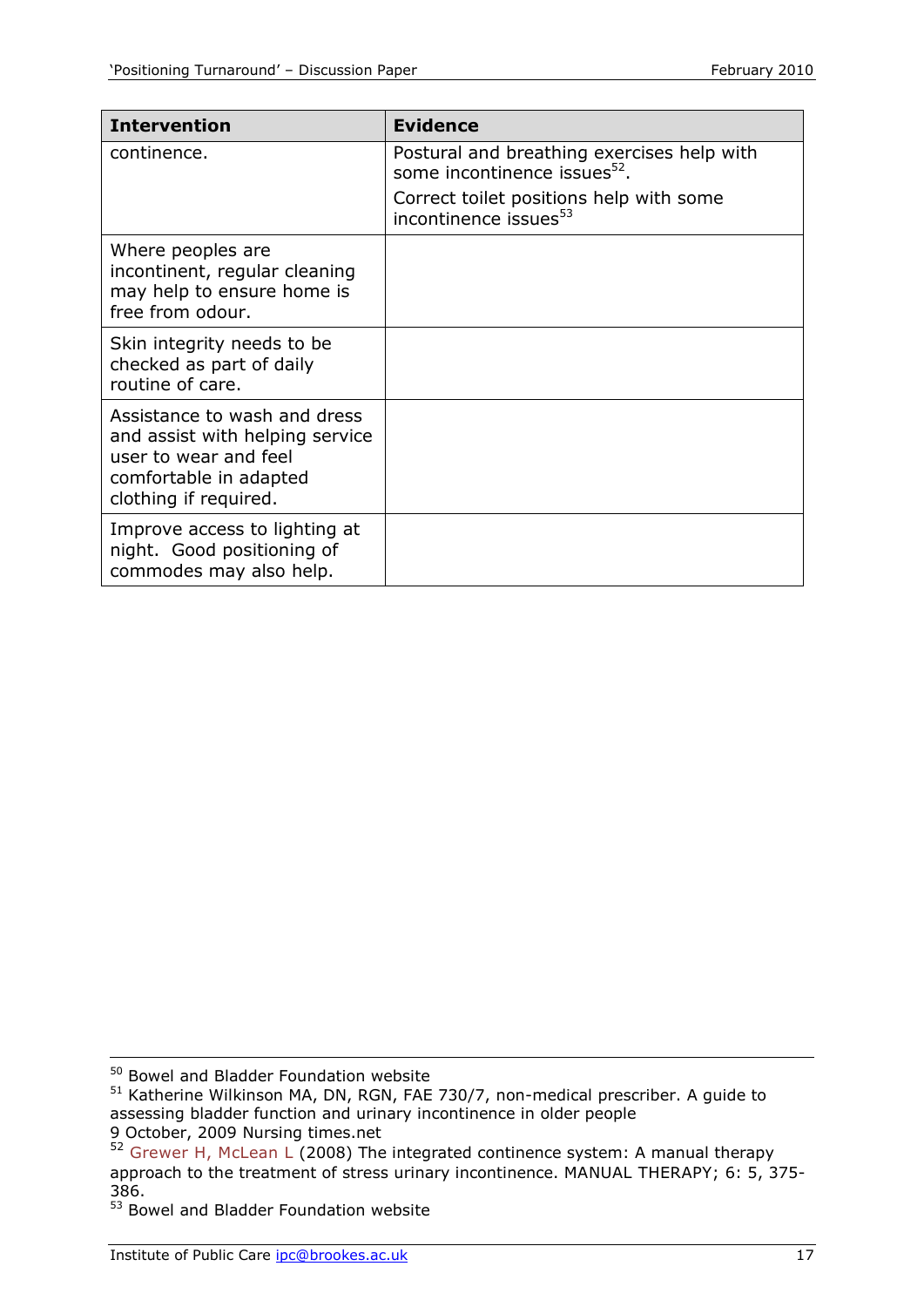#### **Measurement**

- 7.1 We suggest that there are four domains of measurement.
	- The outcomes that the service user wants to achieve.  $\bullet$
	- Micro measure of improvement in physiological or mental condition.
	- Social isolation and well being measures.
	- An overall determination of whether the person has moved closer to or further away from a care home admission.

| <b>No</b>      | <b>Type</b>                      | Who<br>defines                                                                                           | <b>Measures</b>                                                                                                                                                                                                                                                      | <b>Example</b>                                                                                         |
|----------------|----------------------------------|----------------------------------------------------------------------------------------------------------|----------------------------------------------------------------------------------------------------------------------------------------------------------------------------------------------------------------------------------------------------------------------|--------------------------------------------------------------------------------------------------------|
| $\mathbf{1}$   | Outcome<br><b>Measures</b>       | Defined by<br>the service<br>user and the<br>LA based on<br>assessment                                   | LA to agree with providers the<br>range of outcomes and the<br>methodologies to be used<br>from which measures might<br>be derived. However, it would<br>be anticipated that most of<br>these would be on a simple<br>binary approach of achieved /<br>not achieved. | "I would like<br>to have the<br>confidence to<br>walk to the<br>shops which<br>are 500 yards<br>away." |
| $\overline{2}$ | Targeted<br>Health<br>Conditions | Administered<br>by providers<br>and LA,<br>based on pre<br>determined<br>and verified<br>measures        | This would involve a range of<br>different measures dependent<br>on the health problems<br>identified at the assessment<br>stage                                                                                                                                     | Has this<br>person's gait<br>improved?<br>Has their<br>blood<br>pressure<br>reduced?                   |
| 3              | Well-being                       | Administered<br>by LA with<br>the service<br>user based<br>on pre-<br>determined<br>verified<br>measures | Would probably suggest<br>combining elements of the<br>Australian index of well-being<br>with the World Health<br>Organisation DAS 11.                                                                                                                               | "I am feeling<br>less lonely<br>than I<br>previously<br>was."                                          |